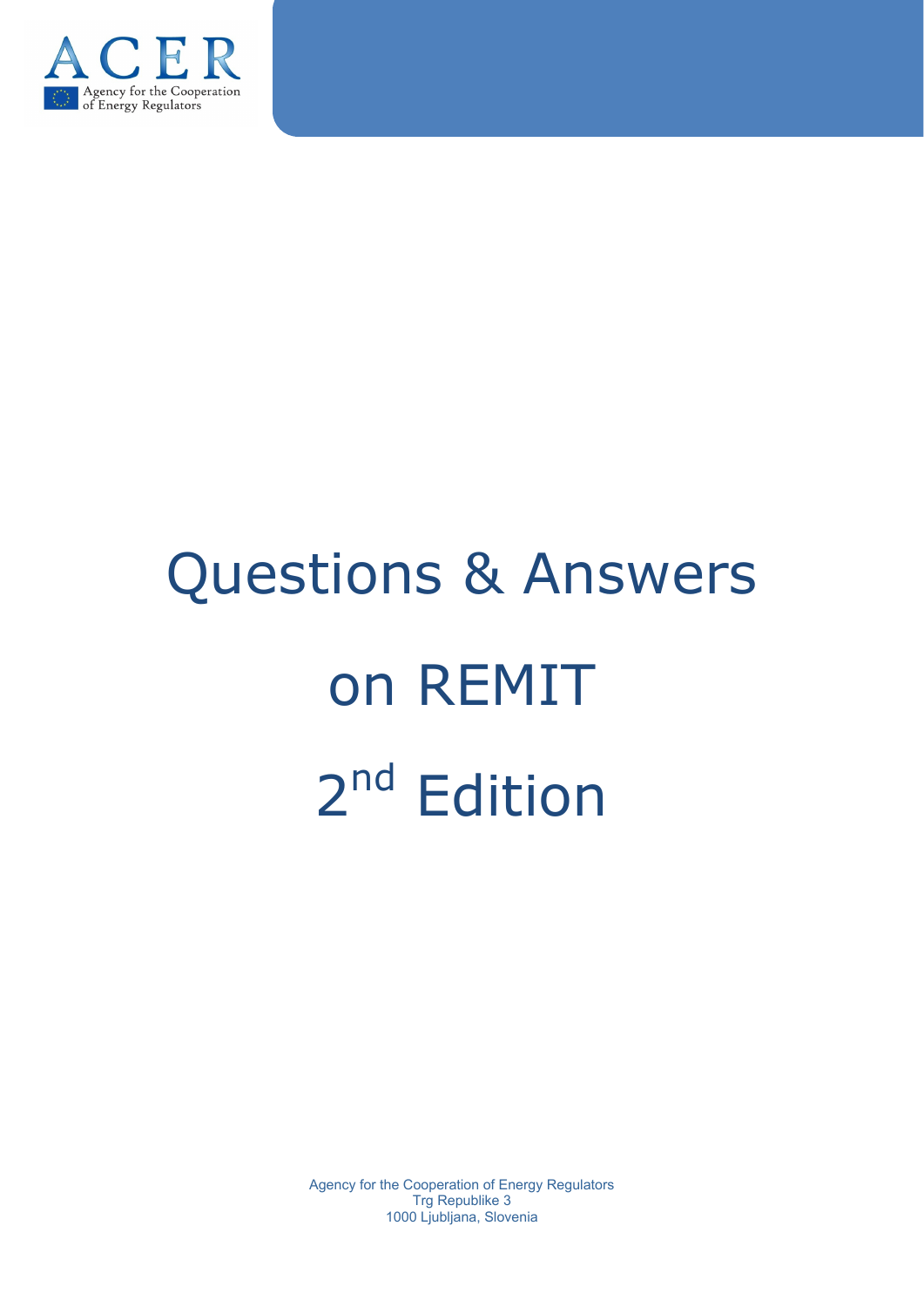

# This page is blank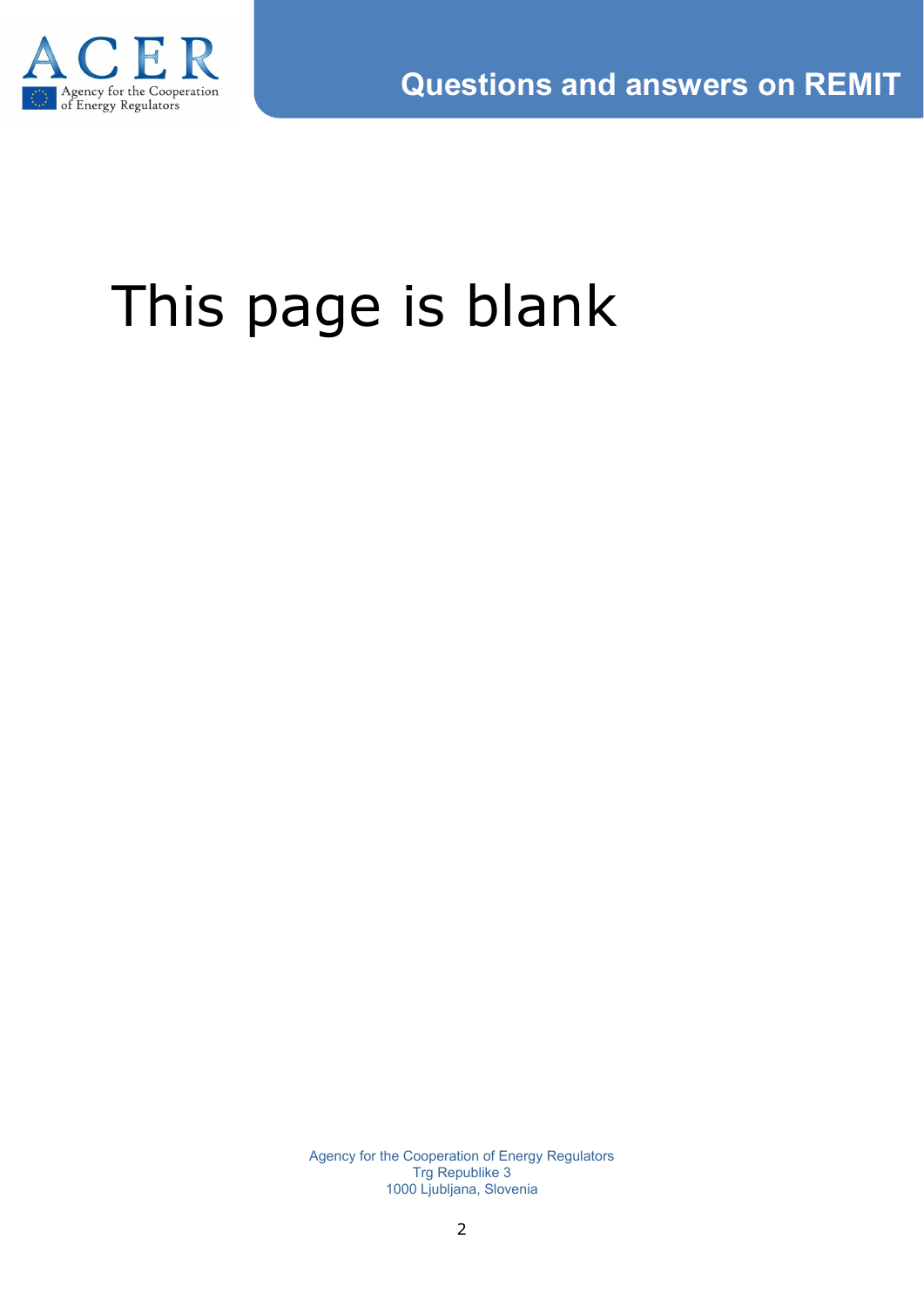

# **Contents**

| 1.   |                                                                                  |  |  |
|------|----------------------------------------------------------------------------------|--|--|
| 1.1. |                                                                                  |  |  |
| 1.2. |                                                                                  |  |  |
| 2.   |                                                                                  |  |  |
| 2.1. |                                                                                  |  |  |
| 2.2. |                                                                                  |  |  |
| 2.3. | What are the benefits of a greater transparency in wholesale energy trading?6    |  |  |
| 2.4. | Why do we need an EU framework for wholesale energy transparency and             |  |  |
| 3.   |                                                                                  |  |  |
| 3.1. |                                                                                  |  |  |
| 3.2. |                                                                                  |  |  |
| 3.3. |                                                                                  |  |  |
| 3.4. |                                                                                  |  |  |
| 4.   |                                                                                  |  |  |
| 4.1. |                                                                                  |  |  |
| 4.2. |                                                                                  |  |  |
| 4.3. |                                                                                  |  |  |
| 4.4. |                                                                                  |  |  |
| 4.5. |                                                                                  |  |  |
| 4.6. | What wholesale energy markets and products are covered by REMIT?  10             |  |  |
| 4.7. | Is there not a risk of creating double reporting obligations? 11                 |  |  |
| 4.8. | What should I do if I become aware of potential market abuse? 11                 |  |  |
| 4.9. |                                                                                  |  |  |
| 5.   | Obligations and prohibitions for market participants13                           |  |  |
| 5.1. | I am a market participant what obligations do I need to fulfil as of 28 December |  |  |
| 5.2. |                                                                                  |  |  |
| 5.3. | How to notify ACER of delayed publication of inside information?  13             |  |  |
| 5.4. | I am a person professionally arranging transactions. What obligations do I need  |  |  |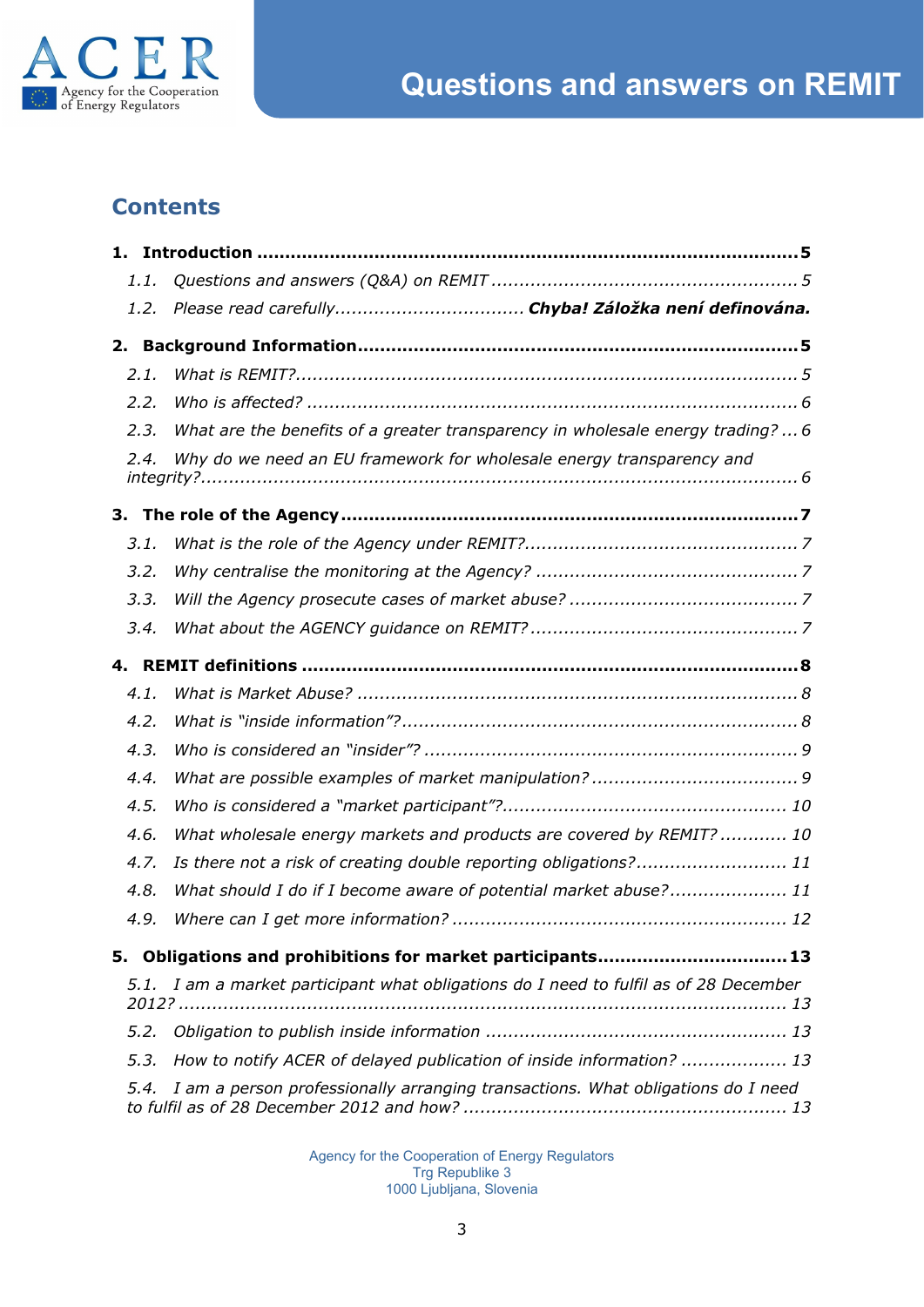



| 6.2. When and where do market participants have to register? 15                       |  |
|---------------------------------------------------------------------------------------|--|
|                                                                                       |  |
| 6.4. What will happen in the interim phase between REMIT's entry into force until the |  |
|                                                                                       |  |
|                                                                                       |  |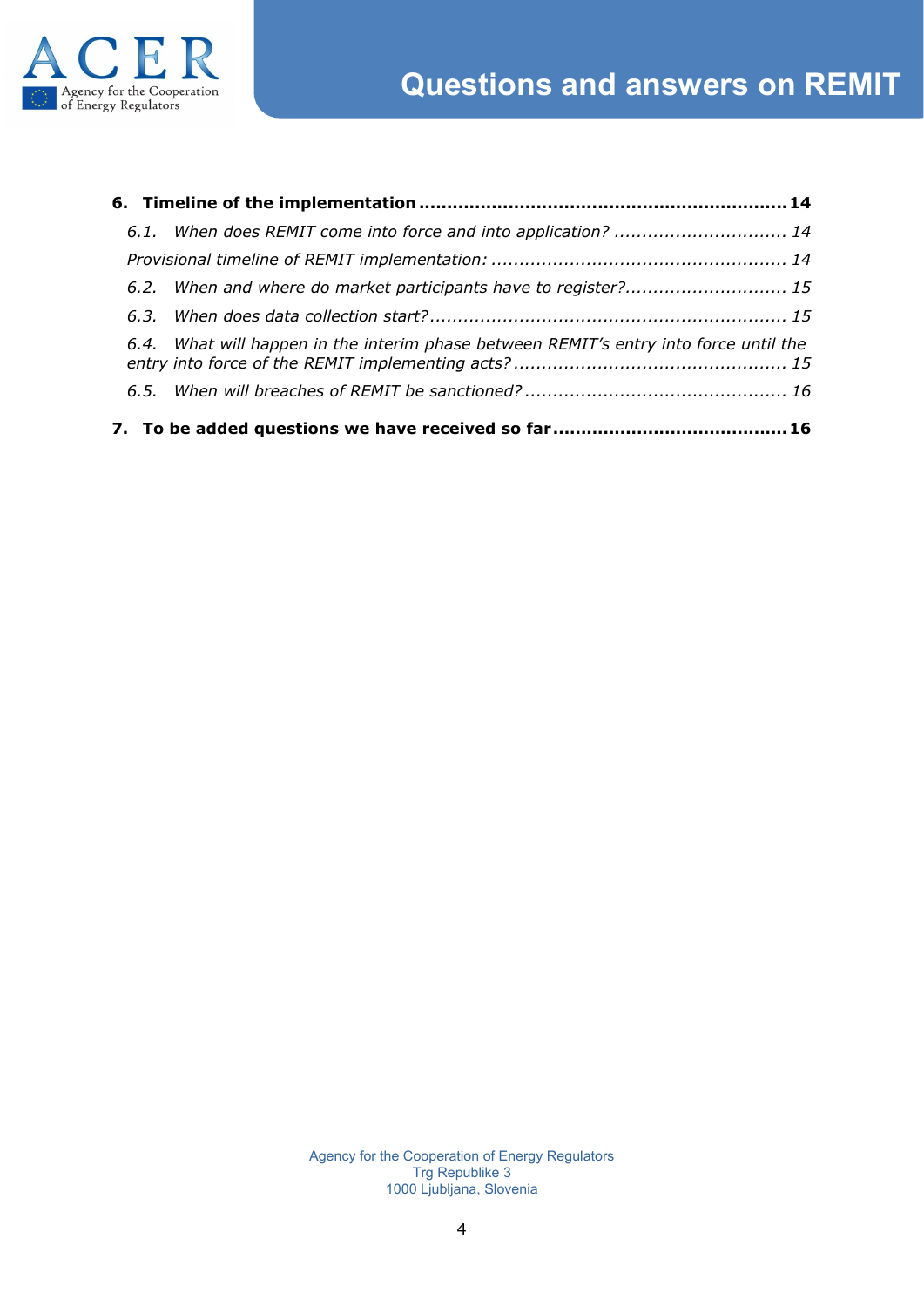

# <span id="page-4-0"></span>**1. Introduction**

#### <span id="page-4-1"></span>**1.1. Questions and answers (Q&A) on REMIT**

This Q&A document contains a summary of frequently asked questions (FAQ) about the Regulation (EU) No 1227/2011 of the European Parliament and of the Council of 25 October 2011 on wholesale energy market integrity and transparency (REMIT) and the Agency for the Cooperation of Energy Regulators' (ACER's) answers to those questions. Many of the questions were asked during the past year by market participants, stakeholder and lawyers (shall we expand it a bit)

ACER publishes Guidance to assist "National Regulatory Authorities" (NRAs) in carrying out their tasks under REMIT in a coordinated and consistent way. The Guidance is published on ACER's website for the sake of transparency for the market participants. In the Guidance to the NRAs the Agency considers that market participants should develop a clear compliance plan.

This document does nott contain any guidance to market participants. The Q&A is directed to the public but in no way provides an interpretation of REMIT. At the same time as publishing this document ACER is making available on its website (www.acer.europa.eu) information and tools. These tools include a form through which market participants and other stakeholders will be able to submit requests for clarification on issues related to the implementation of REMIT.

Market participants have to bear in mind that "they" have to comply with the obligations and the prohibitions set by REMIT and the ACER recommends that they should seek legal advice in order to comply with the Regulation.

ACER recommends that in complying with REMIT market participants should make their own research and set up a compliance system.

This document is not itself guidance and if you have any comments on the Q&A or other suggestions please send them to: [remit@acer.europa.eu](mailto:remit@acer.europa.eu)

This Q&A is also intended to have temporary rather than continuing effect. It will remain on ACER website unless it is revoked or altered before that date.

# **2. Background Information**

#### **2.1. What is REMIT?**

REMIT was published in the Official Journal of the European Union on 8 December 2011 and entered into force 20 days following its publication, i.e. on 28 December 2011. REMIT introduces, for the first time, a consistent EU-wide framework:

- <span id="page-4-3"></span><span id="page-4-2"></span>• defining market abuse, in the form of market manipulation, attempted market manipulation and insider trading, in wholesale energy markets;
- introducing the explicit prohibition of market manipulation, attempted market manipulation and insider trading in wholesale energy markets;
- establishing a new framework for the monitoring of wholesale energy markets to detect and deter market manipulation and insider trading; and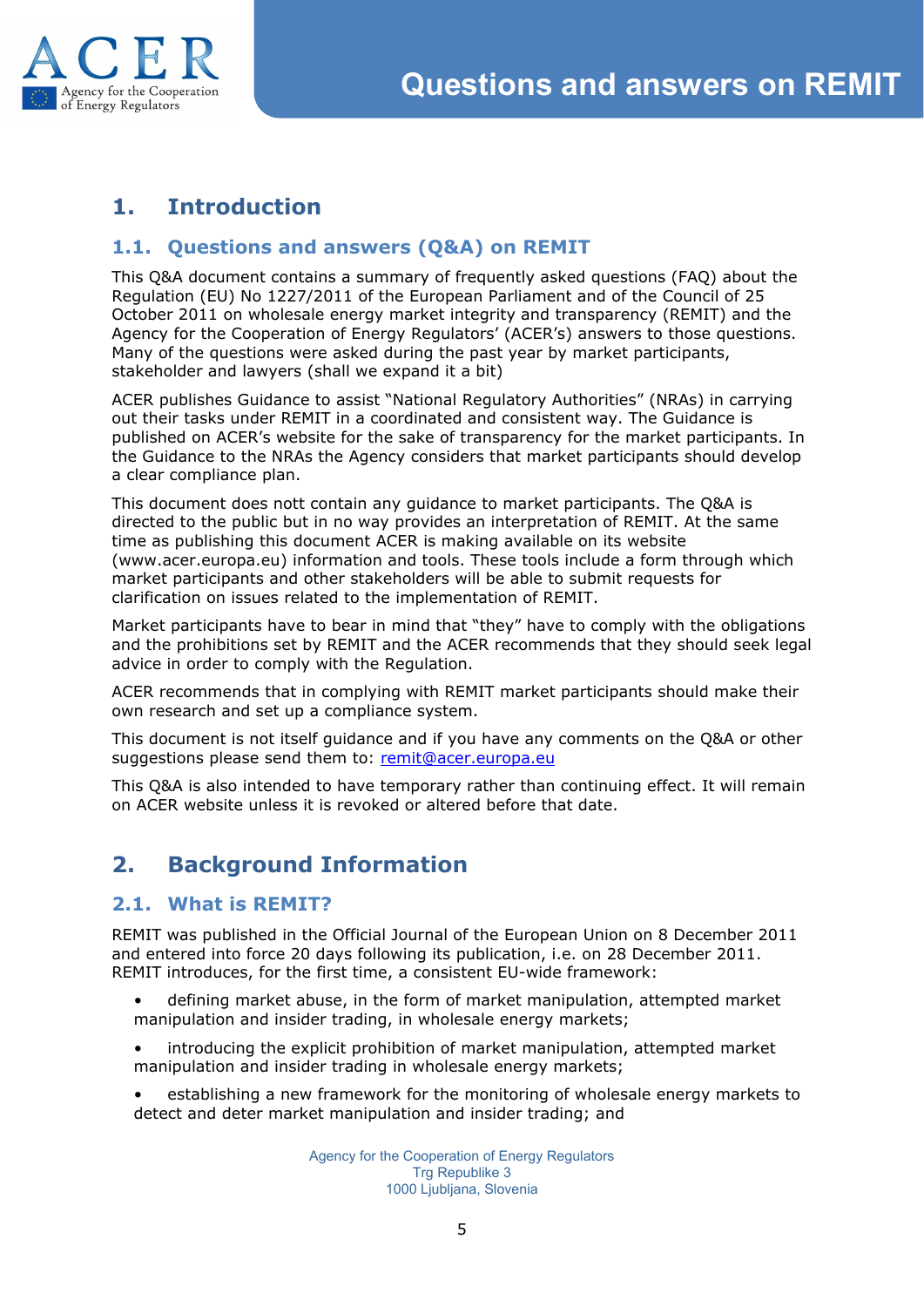

<span id="page-5-0"></span>• providing the enforcement of the above prohibitions and the sanctioning of breaches of market abuse rules at national level.

REMIT prohibits market manipulation and trading on inside information on wholesale energy markets. The definitions of these prohibited actions are in line with those applying under the MAD, though adapted for wholesale energy markets. Where wholesale energy products structured as financial derivatives are already covered by MAD, it continues to apply. REMIT obliges market participants to publicly disclose inside information.

# **2.2. Who is affected?**

REMIT affects everyone who participates in, or whose conduct affects, the EU Wholesale Energy Markets. It makes no difference whether or not the person is resident within the EU or whether they are professional or retail investors. REMIT also covers behaviour that takes place in the EU in relation Wholesale Energy Products traded on other non EU market places but related to Wholesale Energy Commodity.

#### <span id="page-5-1"></span>**2.3. What are the benefits of a greater transparency in wholesale energy trading?**

Wholesale energy markets provide key price signals which affect the choices of producers and consumers, as well as investment decision in production facilities and transport infrastructure. It is therefore essential that these signals reflect the real conditions of energy supply and demand.

Greater transparency in wholesale energy markets reduces the risk that markets are manipulated and the price signals distorted. Transparency in wholesale energy market is thus also crucial in ensuring that consumers pay the fair price for their gas and electricity. It also helps creating a level-playing field for all market participants.

#### **2.4. Why do we need an EU framework for wholesale energy transparency and integrity?**

The wholesale energy markets are increasingly pan-European. Energy markets in Europe are more and more interlinked. A market abuse in one Member State will also affect the price of energy in other Member States.

Only a few Member States have so far succeeded in organising the monitoring of the wholesale energy markets within their own borders. Important trading venues have no clear prohibition of market abuse. Most of the transactions are not reported and fundamental data is not accessible to regulators.

Therefore the European Union has judged it essential to set up a dedicated market integrity and transparency framework for the gas and electricity wholesale markets with an EU-wide monitoring scheme.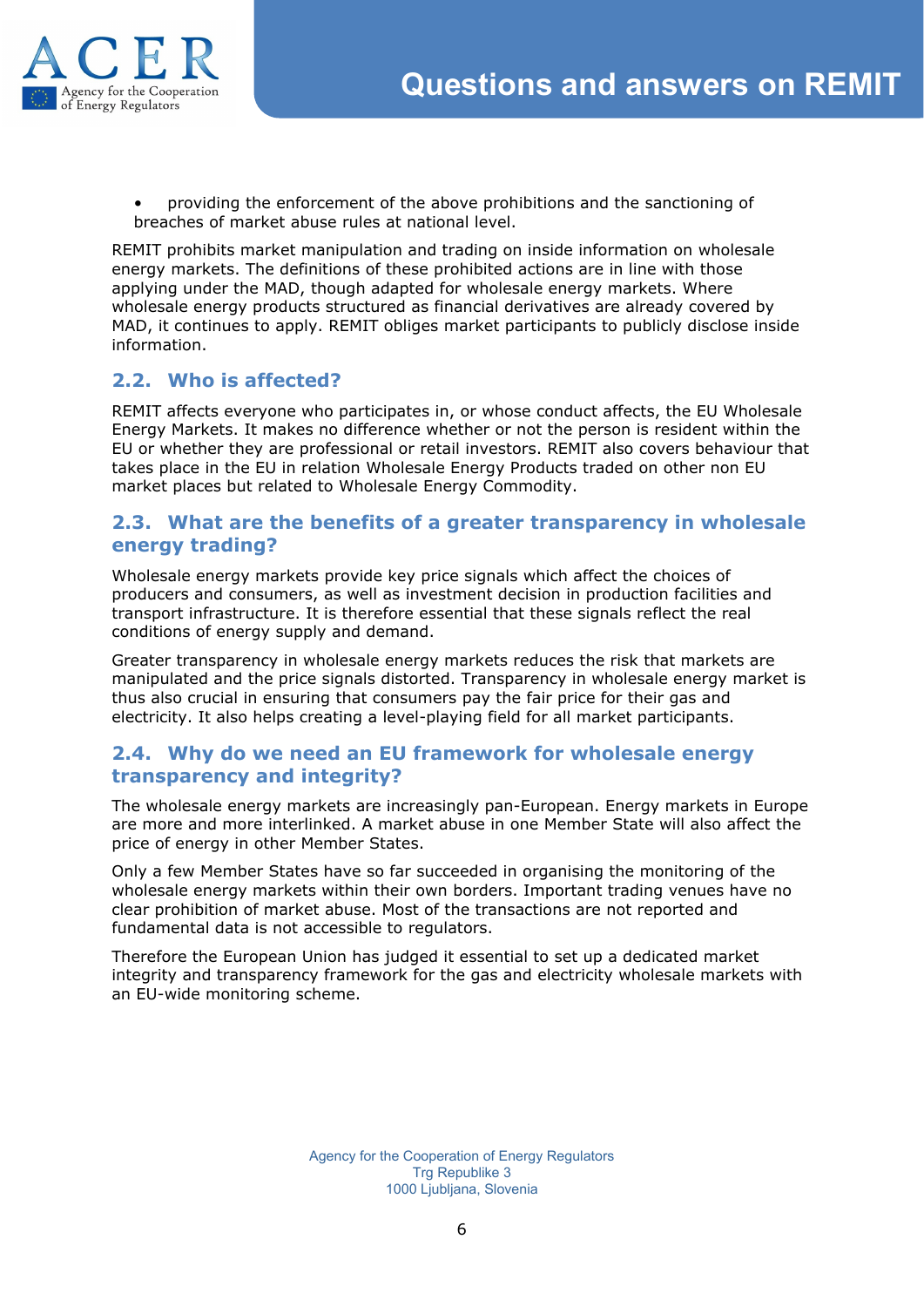

# <span id="page-6-0"></span>**3. The role of the Agency**

#### <span id="page-6-1"></span>**3.1. What is the role of the Agency under REMIT?**

The Agency for the Cooperation of Energy Regulators (ACER) is expected to play a central role in the new monitoring framework under REMIT.

As recognised in REMIT, the Agency is best placed to carry out such monitoring as it has both a Union-wide view of electricity and gas markets, and the necessary expertise in the operation of electricity and gas markets and systems in the Union.

Therefore the Agency has been tasked by REMIT with collecting and screening wholesale market transaction data across the EU and performing an initial assessment of anomalous events, before notifying suspected cases to national regulatory authorities for investigation.

#### <span id="page-6-2"></span>**3.2. Why centralise the monitoring at the Agency?**

The wholesale energy markets in Europe are becoming increasingly transnational. National regulatory authorities typically see only a part of these markets.

A centralised transaction monitoring with a holistic view of the markets is therefore essential to ensure effective detection and deterrence of abusive market practices. In addition, a centralised data collection will help to avoid double reporting of market participants active in several Member States to different national regulatory authorities based on different national data formats and will provide the Agency and national regulatory authorities with a complete set of data on the EU wholesale energy market.

#### <span id="page-6-3"></span>**3.3. Will the Agency prosecute cases of market abuse?**

Investigation on market abuse cases and prosecution of confirmed cases are left to national regulatory authorities. Member States have until 27 June 2013 (eighteen months from the date in which REMIT has entered into force) to adapt their legislation in order to give their national regulatory authorities the necessary powers to enforce REMIT.

#### <span id="page-6-4"></span>**3.4. What about the AGENCY guidance on REMIT?**

Under REMIT, the Agency is responsible to ensure that national regulatory authorities carry out their monitoring and enforcement tasks in a coordinated and consistent way. In this context the Agency is publishing non-binding guidance, directed to national regulatory authorities and published for sake of transparency, which aims at providing a common understanding on how the definitions set out in Article 2 of REMIT are applied.

It is not a legal interpretation of REMIT as this would go beyond the Agency's competence. The first edition of the guidance published on [21 December 2011] focuses on REMIT's market abuse definitions. The non-binding guidance will regularly be revised so as to take into account experiences gained by NRAs and the Agency in the implementation of REMIT, including feedback received from stakeholders, and changing market conditions. A second edition of the guidance is already foreseen for the first half of 2012.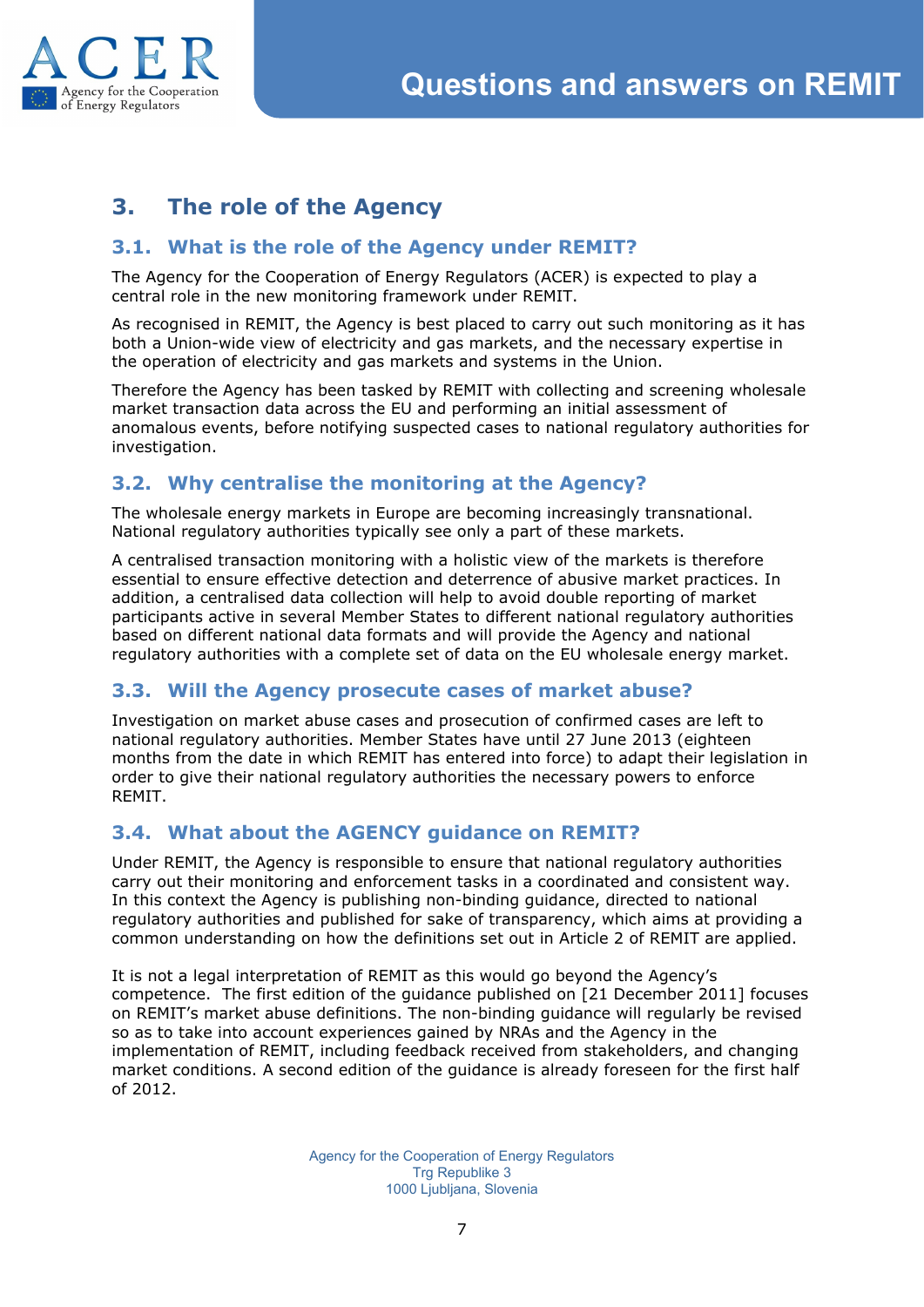<span id="page-7-1"></span><span id="page-7-0"></span>



# **4. REMIT definitions**

#### **4.1. What is Market Abuse?**

Definitions in REMIT are based on the Market Abuse Directive (MAD), but tailored to the gas and electricity markets. Market abuse means insider dealing and market manipulation, which have become explicitly prohibited with the entry into force of REMIT.

The following seven types of behaviour may amount to market abuse, the first three of which constitute insider trading, the last four market manipulation, including attempted market manipulation:

1. Insider trading – when an insider trades, or tries to trade, on the basis of inside information;

2. Improper disclosure of inside information – where an insider improperly discloses inside information to another person, unless such disclosure is made in the normal course of the exercise of their employment, profession or duties;

3. Recommending on the basis of inside information – where an insider is recommending or inducing another person, on the basis of inside information, to acquire or dispose of wholesale energy products to which that information relates;

4. False/misleading transactions - trading, or placing orders to trade, which gives, or is likely to give, false or misleading signals as to the supply of, demand for, or price of wholesale energy products;

5. Price positioning - trading, or placing orders to trade, which secures or attempts to secure, by a person, or persons acting in collaboration, the price of one or several wholesale energy products at an artificial level, unless the person who entered into the transaction or issued the order to trade establishes that his reasons for doing so are legitimate and that that transaction or order to trade conforms to accepted market practices on the wholesale energy market concerned;

6. Transactions involving fictitious devices/deception - trading, or placing orders to trade, which employs fictitious devices or any other form of deception or contrivance; and

<span id="page-7-2"></span>7. Dissemination of false and misleading information - giving out information that conveys a false or misleading impression about a wholesale energy product where the person doing this knows the information to be false or misleading.

#### **4.2. What is "inside information"?**

Article 2 of REMIT defines "inside information" by means of the following four criteria information of a (1) precise nature, (2) which has not been made public, (3) which relates, directly or indirectly, to one or more wholesale energy products (4) and which, if it were made public, would be likely to significantly affect the prices of those wholesale energy products.

In its non-binding guidance on the application of the definition of inside information, ACER considers that, in view of the current limited experiences with the application of the definition of inside information in the wholesale energy market, the notion of "inside information" should currently be primarily understood in relation to: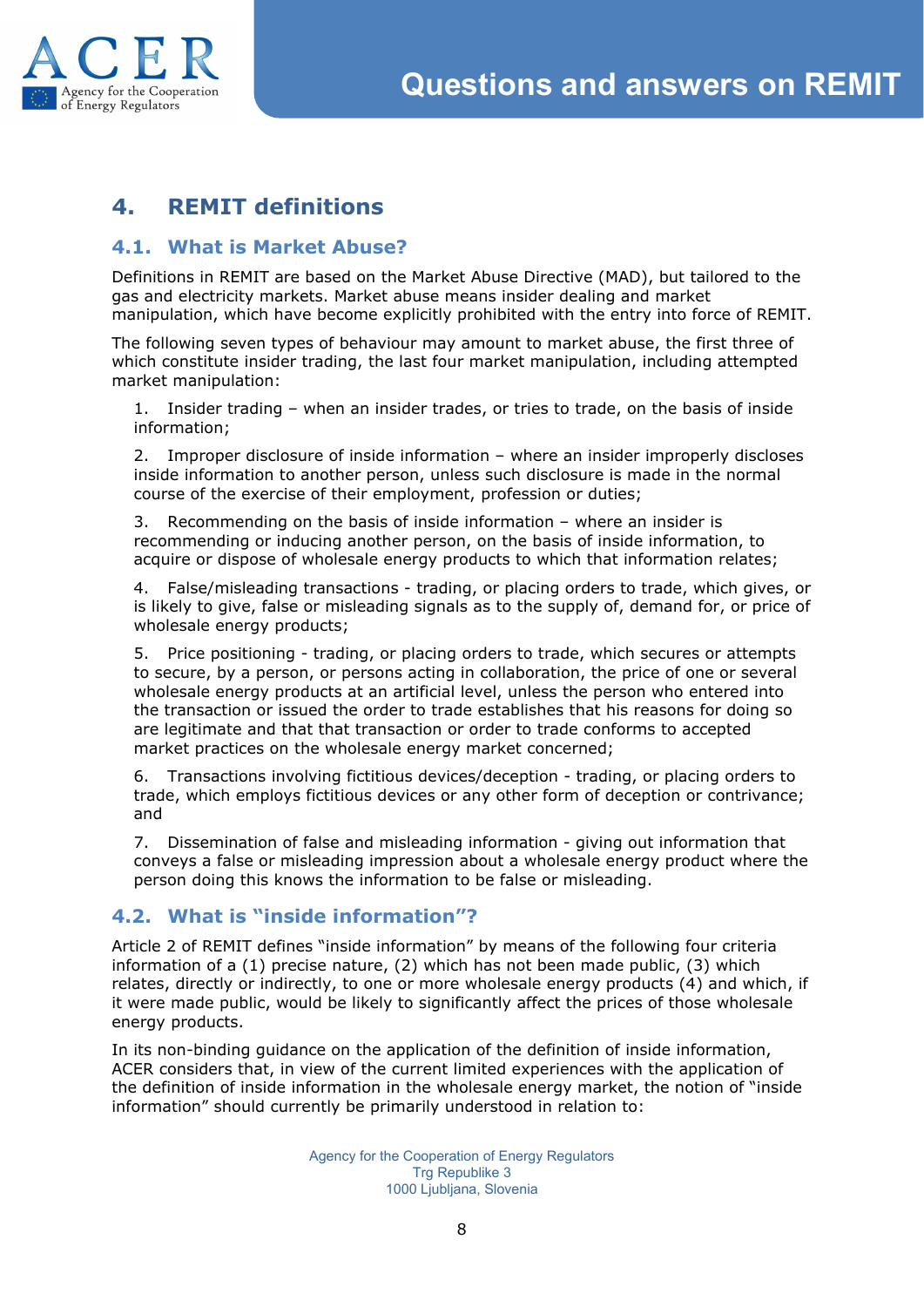

• Information which is required to be made public in accordance with Regulations (EC) No 714/2009 and (EC) No. 715/2009, including guidelines and network codes adopted pursuant to those Regulations;

• Information which is required to be disclosed in accordance with other legal or regulatory provisions at Union or national level, insofar as this information is likely to have a significant effect on the prices of wholesale energy products; and

• Any other information that is likely to have a significant effect on the prices of one or more wholesale electricity product if made public.

These considerations apply until more experience is gained about the notion of inside information in wholesale energy markets. ACER will publish a revised version of this Q&A document as soon as considered appropriate.

However, on the definition of inside information we should draw the market participant's attention to case law under the implementation of the MAD in the UK and in Germany. In particular the Massey and the Daimler's cases (we should provide with references)

#### **4.3. Who is considered an "insider"?**

According to Article 3(2) of REMIT, the prohibition of insider trading applies to the following persons who possess inside information in relation to a wholesale energy products (insider):

- <span id="page-8-0"></span>• members of the administrative, management or supervisory bodies of an undertaking;
- persons with holdings in the capital of an undertaking;
- persons with access to the information through the exercise of their employment, profession or duties;
- persons who have acquired such information through criminal activity; and
- <span id="page-8-1"></span>• persons who know, or ought to know, that it is inside information.

More generally, ACER considers that market participants' behaviour must be coherent with their technical and economic constraints in a way to comply with competition law, especially concerning market power exercise. The cooperation of ACER and NRAs with the competition authorities, as foreseen by REMIT, must be understood in this respect. ACER will constantly review its guidance on market manipulation and publish a revised guidance if considered appropriate.

#### **4.4. What are possible examples of market manipulation?**

The Agency's non-binding guidance provides examples of the various types of practices which could constitute market manipulation and which are inspired by European energy regulators' own experiences and the experiences in financial markets. These can therefore be taken as indicating possible signals of market manipulation in wholesale energy markets according to REMIT. These considerations apply until more experience is gained about market manipulation in wholesale energy markets.

More generally, the Agency considers that market participants' behaviour must be coherent with their technical and economic constraints in a way to comply with competition law, especially concerning market power exercise. The cooperation of the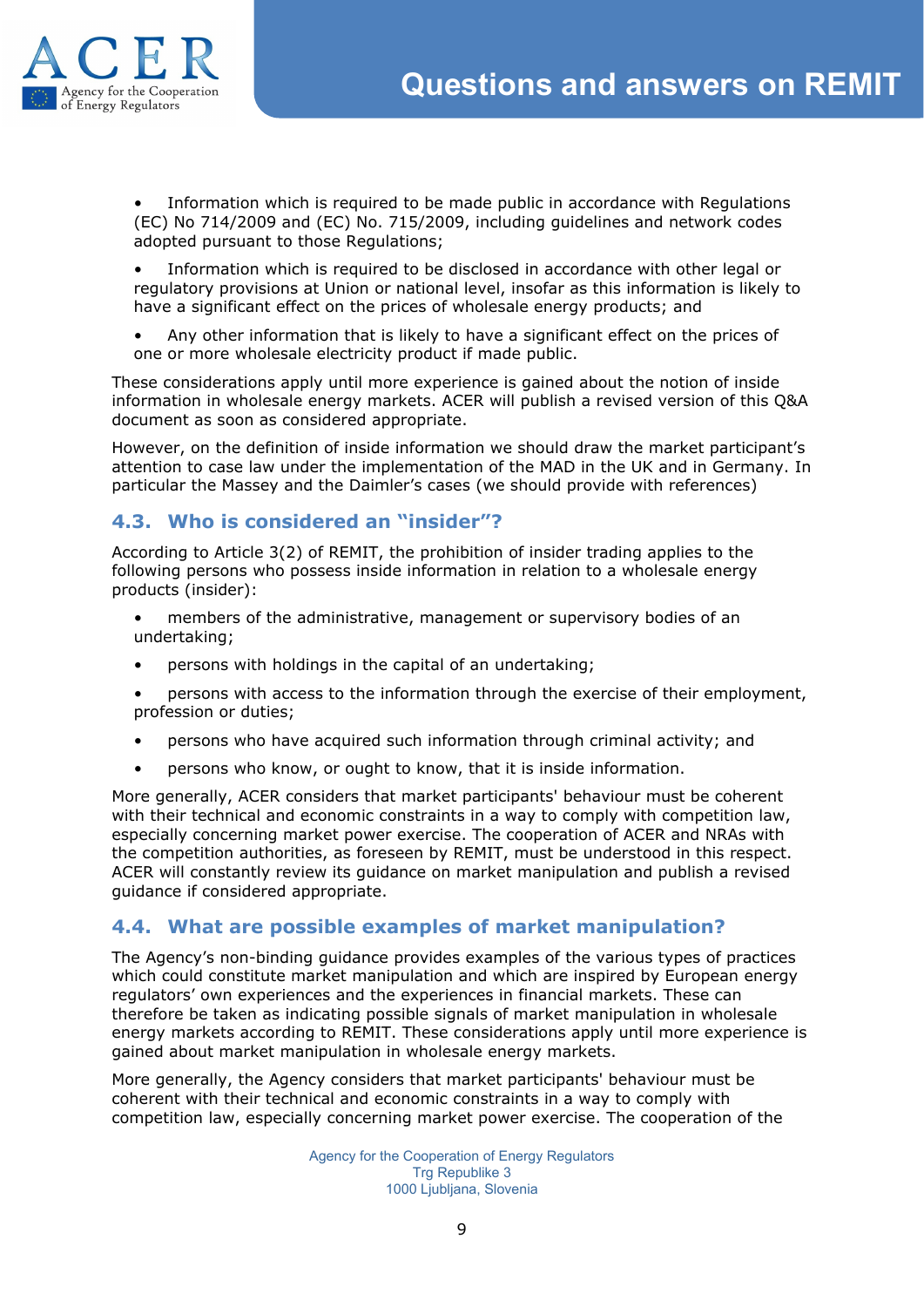

Agency and NRAs with the competition authorities, as foreseen by REMIT, must be understood in this respect. The Agency will constantly review its guidance on market manipulation and publish a revised guidance if considered appropriate.

#### <span id="page-9-0"></span>**4.5. Who is considered a "market participant"?**

Article 2(7) of REMIT states:*" 'market participant' means any person, including transmission system operators, who enters into transactions, including the placing of orders to trade, in one or more wholesale energy markets;"*

In its second edition of ACER's Guidance to the NARs the Agency's understanding of the notions of wholesale energy market and wholesale energy products, the Agency currently considers at least the following persons to be market participants under REMIT if entering into transactions, including orders to trade, in one or more wholesale energy markets:

• Energy trading companies in the meaning of 'electricity undertaking' pursuant to Article 2(35) of Directive 2009/72/EC carrying out at least one of the following functions: transportation, supply, or purchase of electricity, and in the meaning of 'natural gas undertaking' pursuant to Article 2(1) of Directive 2009/73/EC carrying out at least one of the following functions: transportation, supply or purchase of natural gas, including LNG;

• Producers of electricity or natural gas in the meaning of Article 2(2) of Directive 2009/72/EC and Article 2(1) of Directive 2009/73/EC, including producers supplying their production to their in-house trading unit or energy trading company;

• Shippers of natural gas;

• Wholesale customers in the meaning of Article 2(8) of Directive 2009/72/EC and Article 2(29) of Directive 2009/73/EC;

• Final customers in the meaning of Article 2(9) of Directive 2009/72/EC and Article 2(27) of Directive 2009/73/EC, unless only entering into contracts for the supply and distribution of electricity or natural gas for their own full use of consumption capacity of less than 600 GWh ;

• Transmission system operators (TSOs) in the meaning of Article 2(4) of Directive 2009/72/EC and Directive 2009/73/EC;

• Storage system operators (SSOs) in the meaning of Article 2(10) of Directive2009/73/EC;

- LNG system operators (LSOs) in the meaning of Article 2(12) of Directive 2009/73/EC, and
- <span id="page-9-1"></span>• Investment firms in the meaning of Article 4(1) No 1 of Directive 2004/39/EC.

#### **4.6. What wholesale energy markets and products are covered by REMIT?**

Wholesale energy markets include both commodity markets and derivative markets, which are extremely important to the energy and financial markets. The wholesale energy markets include, inter alia, regulated markets, multilateral trading facilities and over-the-counter (OTC) transactions and bilateral contracts, direct or through brokers.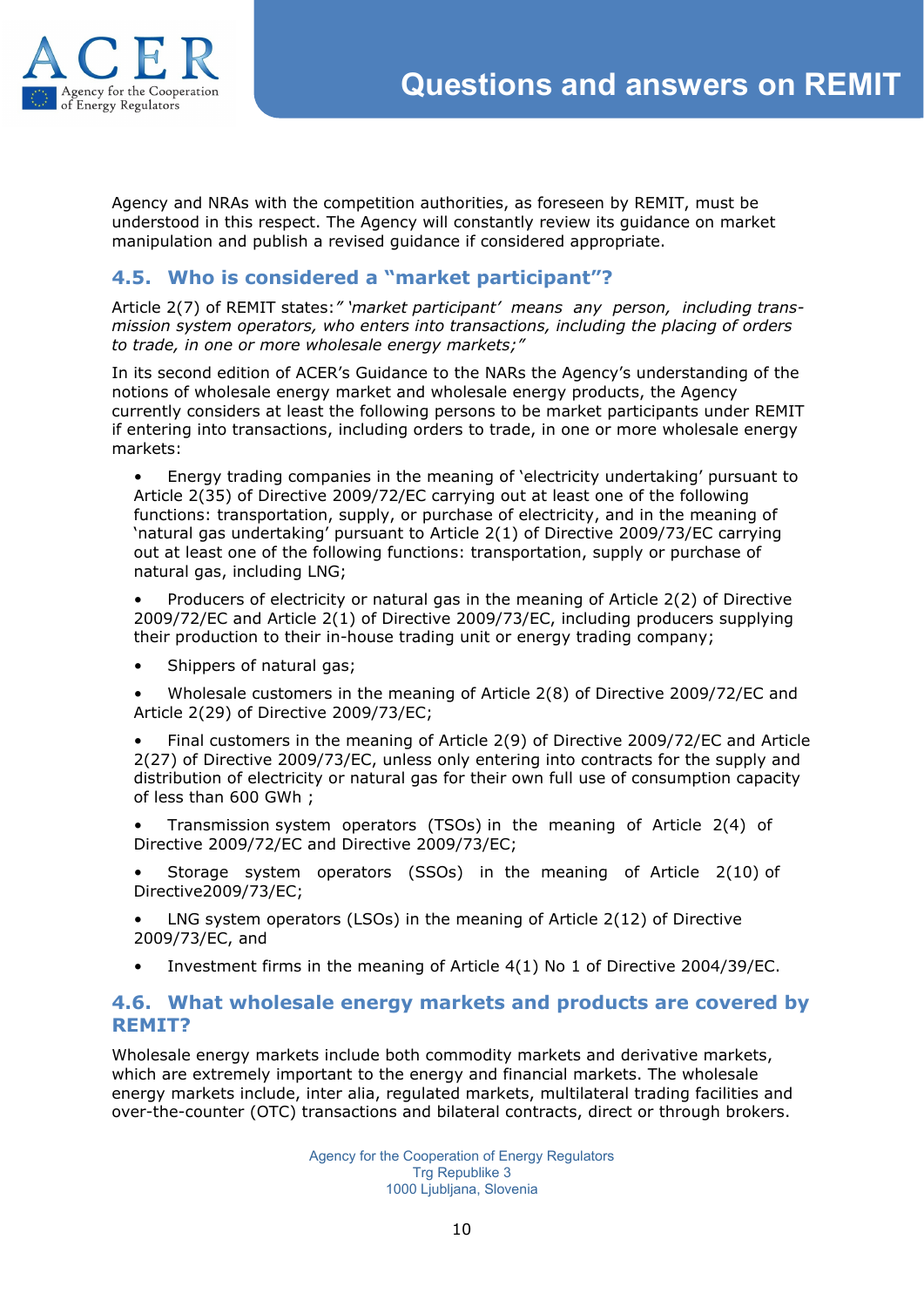

REMIT applies to the wholesale energy market, which means any market within the Union on which wholesale energy products are traded. The definition of wholesale energy product under REMIT covers contracts for the supply of electricity and natural gas where delivery occurs in the Union as well as contracts relating to the transportation of electricity or natural gas in the Union. In both cases, REMIT covers contracts for physical delivery or for financial settlement.

However, the prohibitions of insider trading and market manipulation under REMIT do not apply to wholesale energy products which are financial instruments and to which Article 9 of Directive 2003/6/EC applies, i.e. wholesale energy products which are financial instruments admitted to trading on a regulated market in at least one Member State, or for which a request for admission to trading on such a market has been made, irrespective of whether or not the transaction itself actually takes place on that market.

But this exemption only applies to the prohibitions of insider trading and market manipulation. The REMIT obligations, data collection and monitoring apply to all kinds of wholesale energy products.

Wholesale energy products include contracts and derivatives, irrespective of where and how they are traded such as:

a) contracts for the supply of electricity or natural gas where delivery is in the Union;

b) (b) derivatives relating to electricity or natural gas produced, traded or delivered in the Union;

c) contracts relating to the transportation of electricity or natural gas in the Union; and

<span id="page-10-0"></span>d) derivatives relating to the transportation of electricity or natural gas in the Union.

Contracts for the supply and distribution of electricity or natural gas for the use of final customers are not wholesale energy products. However, contracts for the supply and distribution of electricity or natural gas to final customers with a consumption capacity greater than 600GWh per year shall be treated as wholesale energy products.

#### **4.7. Is there not a risk of creating double reporting obligations?**

REMIT has been designed to ensure that there are no double reporting obligations. Where data is reported under the EU financial regulation, The Agency will use this reporting channel as much as possible for collecting the information it needs to effectively monitor the wholesale energy markets.

The Agency will indeed cooperate with EU financial regulators, both at the EU level (with ESMA, the European Securities and Markets Authority) and at the national level (with national financial regulators as appropriate).

#### <span id="page-10-1"></span>**4.8. What should I do if I become aware of potential market abuse?**

If you become aware of potential market abuse, we would like to hear about it. Please contact us on this special email: [market.abuse@acer.europa.eu](mailto:market.abuse@acer.europa.eu)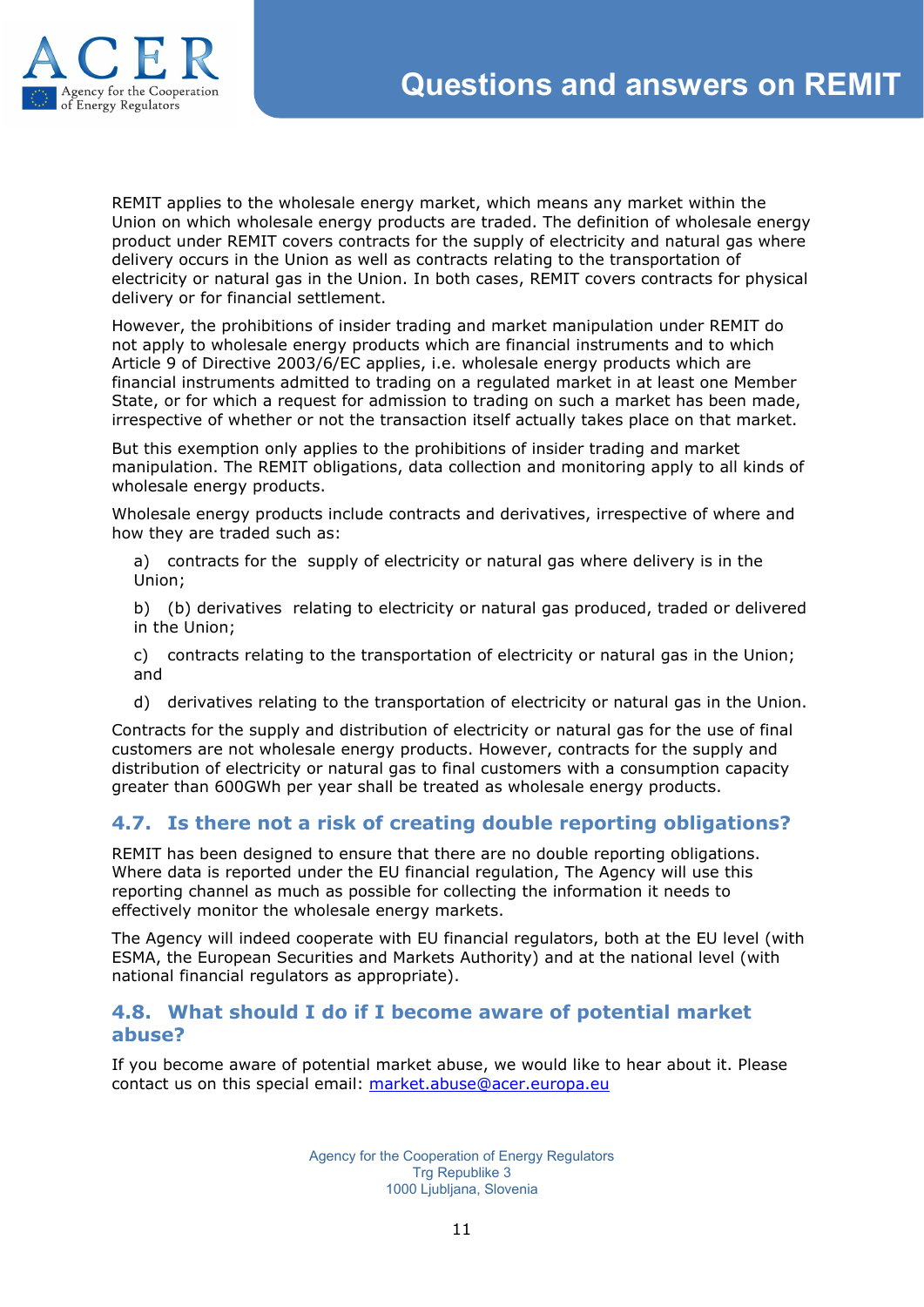<span id="page-11-0"></span>



# **4.9. Where can I get more information?**

For more information about REMIT please visit our webpages available at http://www.acer.europa.eu/remit/Pages/default.aspx where you will be able to find ACER's Guidance to the NRAs and the latest version of Q&A document on REMIT. On the webpages you will be able to find answers to most of the REMIT related queries we received so far. You will be able to find also information about:

- REMIT background;
- ACER's quidance for NRAs;
- Important information for market participants. This includes:
	- o Delayed publication of inside information form;
	- $\circ$  Suspicious transaction reporting form for persons professionally arranging transactions; and
	- o User guide for the above forms.
- REMIT upcoming Activities;
- Expert Groups;
- IT Expert group for the implementation of REMIT; and
- Registration Format adopted.

If you have not found an answer to your question on our REMIT web pages, we will be happy to help you with an ad hoc answer when this is possible. However, when this is not possible to reply directly to the market participant, we will consider do it through our Guidance to the NRAs and the publication of the next edition of Q&A document which both can be found on ACER's web site.

We have designed a format which will help us to assist you with your query. We kindly ask you to submit your query with the form below. While we aim to answer all the queries we receive within a reasonable time, we will not be able to help you where you will not provide a detailed description of the issue and a practical example. Here below you can find an example for your convenience.

| <b>REMIT Article</b>                                      | [please type here the article the issue is related to]                                                      |
|-----------------------------------------------------------|-------------------------------------------------------------------------------------------------------------|
| The issue                                                 | [please type here a detailed description of the issue]                                                      |
| Practical example                                         | [please type here a detailed description of a practical<br>example you are referring to]                    |
| Your interpretation<br>(if you are asking ACER's<br>view) | [please type here your interpretation and whether is<br>possible the interpretation of your legal adviser ] |

#### **REMIT query form**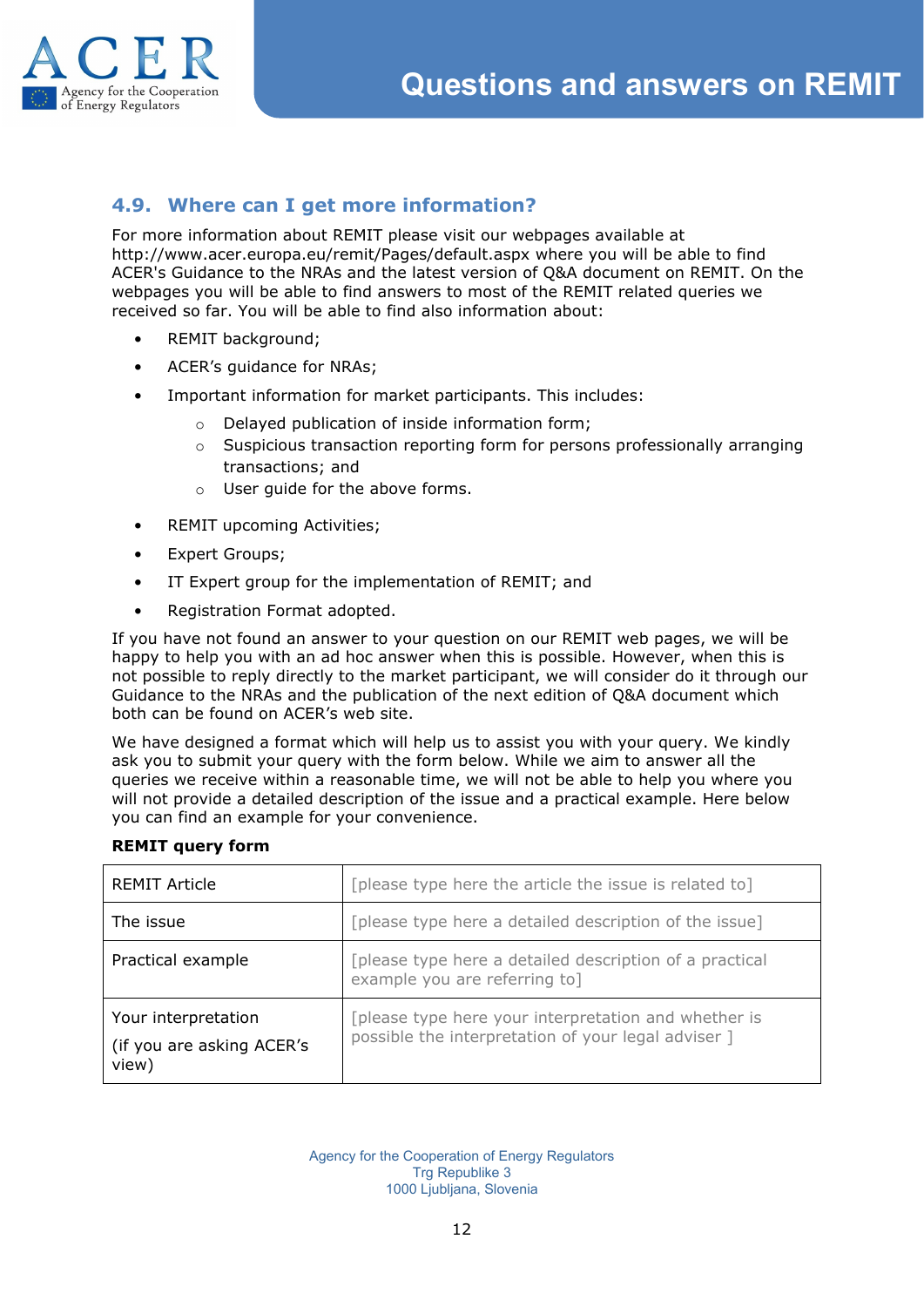

# **5. Obligations and prohibitions for market participants**

#### **5.1. I am a market participant what obligations do I need to fulfil as of 28 December 2011?**

As of 28 December 2011, with the entry into force of REMIT, market participants are subject to the obligation to (1) publish inside information; (2) notify ACER and competent NRAs in case of delayed publication of inside information. The prohibition of market abuse, trading on inside information, market manipulation and attempted market manipulation also comes into effect as of 28 December 2011.

# <span id="page-12-1"></span>**5.2. Obligation to disclose inside information**

According to the general rule of Article 4(1) of REMIT, market participants shall publicly disclose in an effective and timely manner inside information which they possess in respect of business or facilities which the market participant concerned, or its parent undertaking or related undertaking, owns or controls or for whose operational matters that market participant or undertaking is responsible, either in whole or in part.

Such disclosure shall include information relevant to the capacity and use of facilities for production, storage, consumption or transmission of electricity or natural gas or related to the capacity and use of LNG facilities, including planned or unplanned unavailability of these facilities. Exemptions to this general rule may apply, in particular to delay publication of inside information.

#### <span id="page-12-2"></span>**5.3. How to notify ACER of delayed disclosure of inside information?**

In order to assist those market participants who are subject to the obligation to report on delayed publication of inside information, ACER has developed a standard notification template, based on the experiences in financial markets, and recommends its adoption by all NRAs.

ACER foresees to collect the notification on such delayed publication of inside information mainly electronically, especially when there are data standards relating to this information (e.g. for information to be published in accordance with Regulations (EC) No 714/2009 and (EC) 715/2009). The relevant electronic template is available on the ACER website at [http://](http://www.acer.europa.eu/remit/Pages/Important-information-for-market-participants.aspx)www.acer.europa.eu/remit/Pages/Important-information-for-marketparticipants.aspx

#### **5.4. I am a person professionally arranging transactions. What obligations do I need to fulfil as of 28 December 2012 and how?**

<span id="page-12-0"></span>As of 28 December 2011, with the entry into force of REMIT, persons professionally arranging transactions (e.g. energy exchanges, brokers) are subject to an obligation to (1) establish effective arrangements to identify breaches; (2) notify NRAs in case of reasonable suspicion of market abuse.

ACER considers that it would assist those subject to the obligation to report suspicious transactions if there were a standard reporting format for doing so and therefore has developed an electronic template to report suspicious transactions to NRAs. The relevant electronic template is available on the ACER website.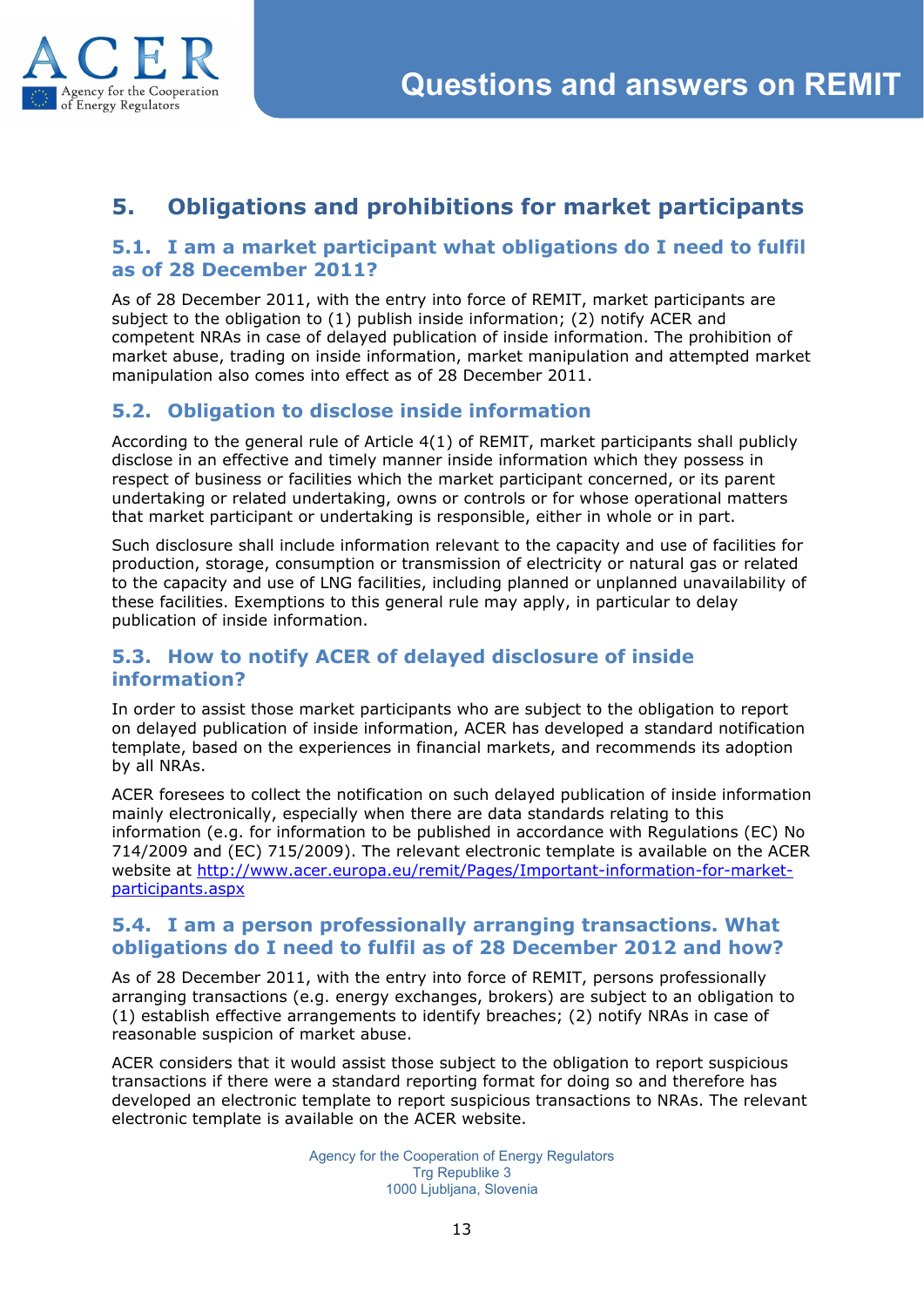

# **6. Timeline of the implementation**

#### <span id="page-13-1"></span><span id="page-13-0"></span>**6.1. When does REMIT come into force and into application?**

REMIT was published in the Official Journal of the EU on 8 December 2011. It foresees the entry into force of its prohibitions and obligations within 20 days after its publication: the prohibitions of insider dealing and market manipulation, the obligation for market participants to publish inside information and the obligation for persons professionally arranging transactions to establish and maintain effective arrangements to detect market abuse and to notify reasonable suspicious cases to national regulatory authorities.

The regulation foresees a timetable for the entry into force of the remaining provisions.

• Within 6 months after the entry into force of REMIT, i.e. by June 2012, the Agency should publish guidance on the determination and data format for the registration of market participants. Within 18 months after the entry into force of REMIT, i.e. by June 2013, Member States have to assign investigatory and sanctioning powers to national regulatory authorities.

• The timing of entry into force of the remaining provisions of REMIT depends on the timing of the adoption by the European Commission of the Implementing Acts of REMIT following comitology procedure. This process can take up to 18 months.

• At the latest three months after the Implementing Acts enter into force, national regulatory authorities shall establish national registers of market participants which they shall keep up to date, so that, at the latest by then, the registration of energy trading firms starts. Another three months are foreseen before the data collection for monitoring purposes begins.

The full implementation of REMIT should therefore possibly be achieved by mid-2013.

**Provisional timeline of REMIT implementation:**



<span id="page-13-2"></span>REMIT dependant Implementing Acts dependent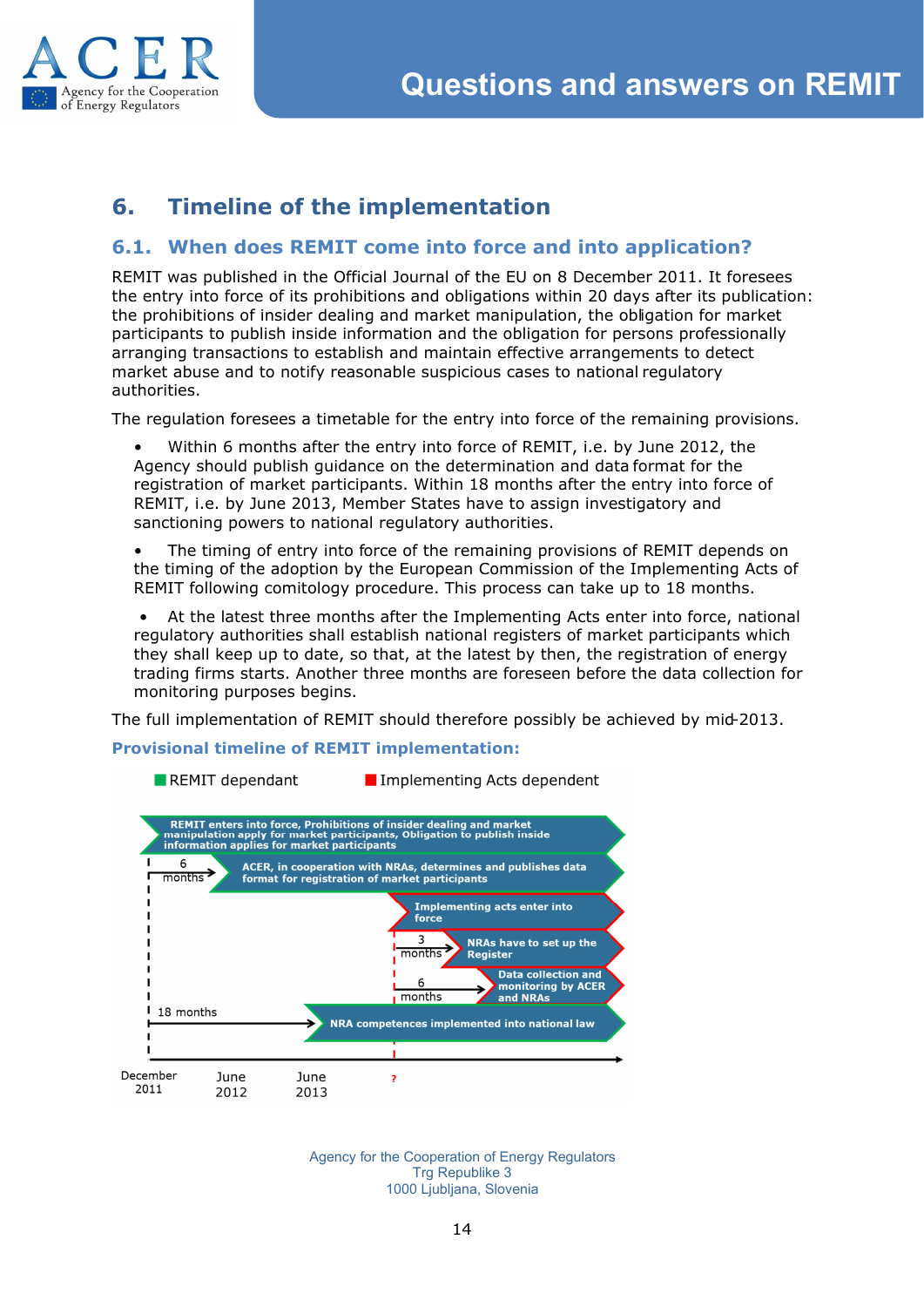

#### <span id="page-14-0"></span>**6.2. When and where do market participants have to register?**

Within 6 months of REMIT entering into force, the Agency shall define the registration form for market participants. Another edition of the Agency guidance will focus on the definition of market participant. the Agency currently considers that at the latest three months after the Implementing Acts enter into force, national regulatory authorities shall establish national registers of market participants which they shall keep up to date, so that at the latest by then, the registration of market participants starts.

#### <span id="page-14-1"></span>**6.3. When does data collection start?**

Data collection is due to start six months after the European Commission Implementing Acts are adopted (see timeline of REMIT below).

#### Market Participants' Registration and Transaction Reporting under REMIT



#### **6.4. What will happen in the interim phase between REMIT's entry into force until the adoption of the REMIT implementing acts?**

Since the monitoring activities under REMIT are based on the data collection according to Article 8 of REMIT and the relevant implementing acts, market monitoring in the interim phase – i.e. until the entry into force of the REMIT Implementing Acts - will rely on national regulatory authorities in application of their competences pursuant to the Third Energy Package or of genuine wholesale market monitoring competences under national law, with a strong coordination role for the Agency.

National regulatory authorities may normally request wholesale energy data in ad-hoc cases on the basis of the record-keeping obligations for market participants. This may particularly be the case if a potential infringement of the prohibitions of market abuse is signalled by a person professionally arranging transactions according to Article 15 of